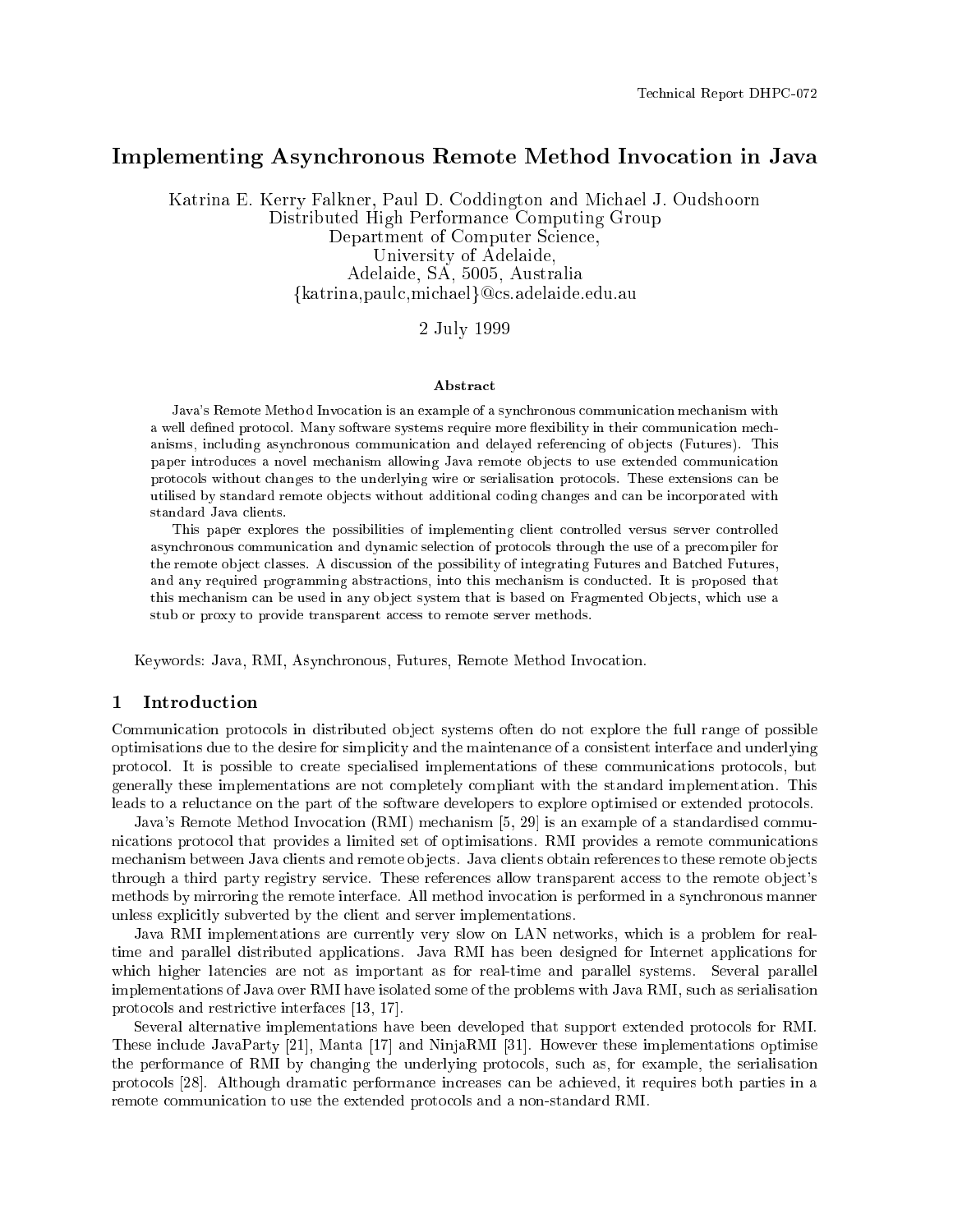This paper proposes a mechanism for extending RMI to support asynchronous communication and delayed referencing of return ob jects (Futures [30]) through embedding threads into the communications protocol. This mechanism achieves signicant performance increases while retaining compliance with the underlying RMI wire [29] and serialisation protocols.

Using this protocol extension mechanism a remote object server defines how its methods may be invoked. It defines which of its methods (on a per-method basis) may be invoked in a synchronous or asynchronous manner and if a remote object is non-void, whether its return object is a Future object. Delayed referencing, or Future objects, allow the client to obtain a reference to the object as soon as the asynchronous remote method returns, but delays the retrieval of the result from the server until the client explicitly accesses the value. This can result in optimisation in two ways: calculation of the result value can continue concurrently with client execution until the value is requested; and if the client is not interested in the return value of the method, but only in causing the method invocation itself, the Future value may never need to be retrieved.

In this paper, we discuss the implementation of such a mechanism in a distributed object system. Java RMI's use of a proxy or reference object on the client side to perform all communications is an example of the use of Fragmented Ob jects [18]. A fragmented ob ject system, as seen in RPC [1], CORBA [24] and Java RMI, makes use of a stub object with identical method signatures to the server implementation. A fragmented ob ject system is required to perform the extensions described here.

In Section 2, a more detailed discussion of the RMI mechanism and related work in the area of high performance RMI is presented. Section 3 presents an overview of our protocol extension mechanism and presents the architecture used in the system. Section 4 presents performance improvements possible using the system and a detailed discussion of any additional costs. In Section 5 a discussion of extensions to this work and conclusions is given.

#### 2 Remote Method Invocation in Java

### 2.1 Java RMI

Java [5, 29] is an interpreted object-oriented language that supports distribution and distributed communication. Remote objects and Remote Method Invocation (RMI) [29] allow Java objects to perform distributed computation and communicate with each other. Remote objects are maintained through remote references, which take the form of a stub class. This stub class is responsible for protocol management and the actual communication required within the client/server model. Java provides additional distributed object services independent of RMI, such as the Messaging service, which provides asynchronous communication capabilities but is not compatible with Java RMI.

The Java Remote Method Invocation system is a three-tier communications protocol. Remote ob jects are defined through a remote interface, which can be exported to remote clients to abstractly define communications. A stub which defines how the communications protocol is to be used, in Java's case the RMI wire protocol, is generated statically from the implementation of the remote interface. A preprocessor, RMIC, is used to perform the stub generation after the completion of the interface and the server implementation.

Objects are passed between the client and server by marshaling the object into a serialised byte stream. This serialisation process can be performed dynamically using Java's reflective capabilities, or it can be tuned by the implementor for optimal results.

Communication between the client and remote server appears to be completely abstract. The client obtains a reference to the remote ob ject through a remote registry lookup. It can then perform method invocations on the remote object as it would on a local object, since the stub or proxy that is returned appears to be exactly the same as the server implementation in its method signatures.

Figure 1 depicts the execution model for a Remote Method Invocation communication. A client must have access to, or dynamically download, the stub which will act as a reference to the remote server. The stub then controls how the method invocation will occur, i.e. which protocol is used.

Java implementations to date have suffered from performance problems due to their interpreted nature and unoptimised serialisation mechanism [6, 12]. Potential solutions, such as native compilation and Just-In-Time (JIT) compilation have been discussed in [15, 17]. These methods do provide performance improvements but do not tackle the fundamental performance problems and latency issues of Java RMI [21, 31].

To help alleviate the performance problems in RMI, a mechanism is proposed for introducing asynchronous communication and delayed referencing of return objects. To extend the supported protocols,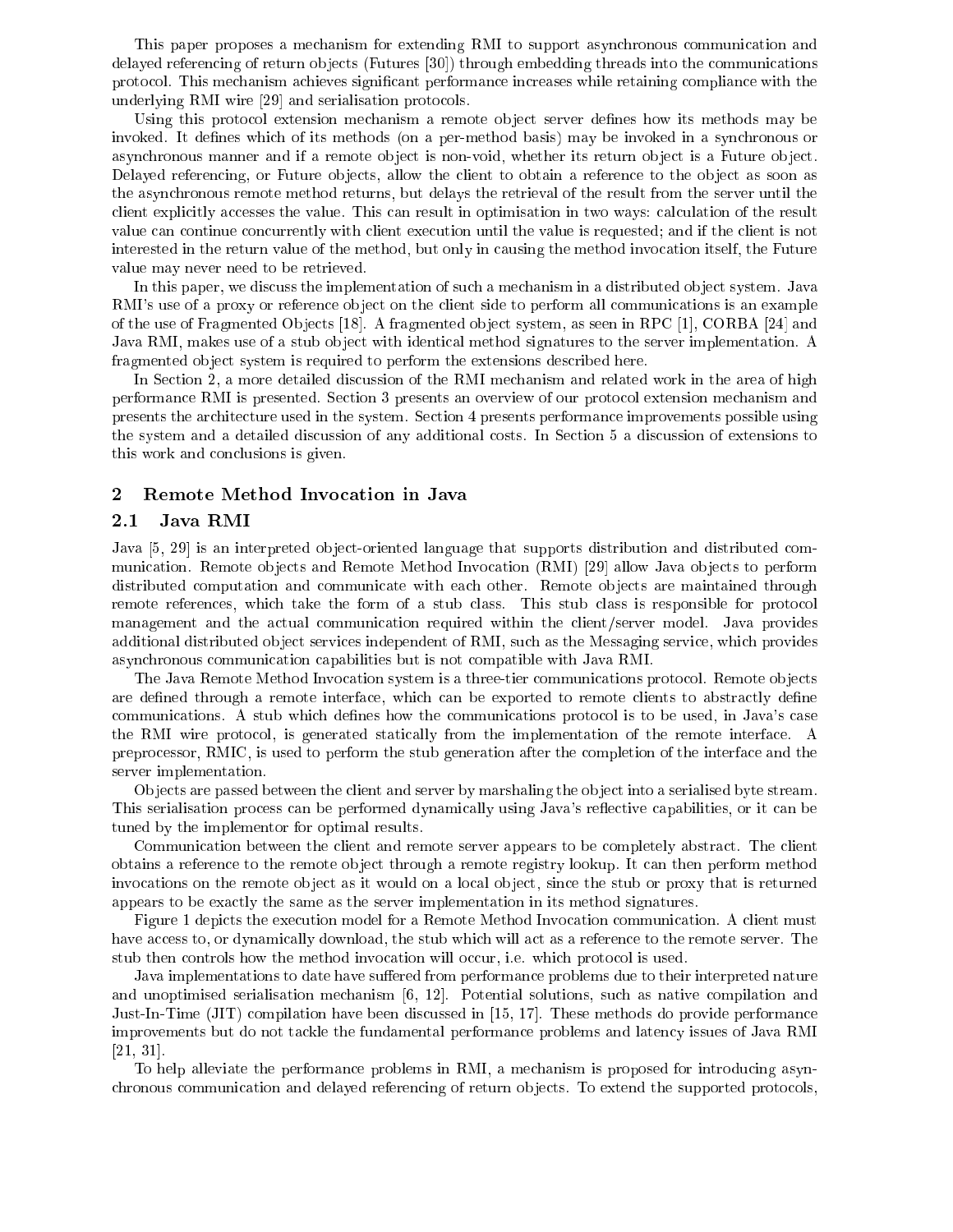

**RMI Wire Protocol**

Figure 1: Execution Model for a Remote Method Invocation.

we extend the stub generation process to include support for the additional communication mechanisms. The new generation process is accessed in a similar way to the standard Java RMI generation process.

#### Related Work  $2.2$

There are several projects investigating fast implementations of RMI. The Manta project [17] is investigating a high performance implementation of RMI through native compilation and their own marshaling and serialization protocols. The Manta approach attempts to overcome the latency issues in Java RMI by performing as much compile time analysis of serialisation as possible in place of time consuming reflection. Manta also allows dynamic development of serialisation code for remote objects to support polymorphic operations. Manta has been able to achieve near RPC performance from their specialised RMI implementation, which is a signicant cost improvement for Java RMI. Manta supports both standard Java RMI and its own serialisation protocols so, although they are not compliant at the underlying protocol level, it is possible to interoperate with standard Java RMI classes but with no performance increase.

The JavaParty project [21] adopts a similar aproach to Manta, using an efficient serialization protocol but without static native code compilation. The JavaParty implementation faces similar problems to that of the Manta project; these projects can be viewed as non-standard drop-in replacements for RMI.

Sampemane [27] and Java/DSM [25] describe implementations of JVMs and RMI on top of other distribution protocols. Sampemane describes an implementation of RMI above Fast Messages [26], while the Java/DSM project explores an implementation above Treadmarks [3]. Both of these methods maintain the flexibility of RMI by retaining the standard API, however they share the interoperability problems of the Manta and JavaParty projects.

The NinjaRMI project [31], part of the UCSB Ninja [9] project, is a completely rebuilt version of RMI with extended features, including asynchronous communication. However, NinjaRMI is not wire compliant with standard Java RMI. NinjaRMI is not a high performance version of RMI but is intended to provide language extensions and exhibits performance at least as good as Sun's implementation.

The HORB project [11, 12] introduces a Java ORB with an alternative communications protocol to RMI that supports both synchronous and asynchronous communication. Using the HORB communications mechanisms, performance close to that of C sockets is achieved, however HORB supports a completely different wire protocol to standard Java RMI and hence can not be used in combination with standard Java RMI objects.

Implementations of CORBA [20, 23] over Java allow for one-way or asynchronous method invocations using IIOP as the underlying protocol. These costs have been investigated in [7, 8].

These improved serialisation and RMI protocols implemented in the systems described above may eventually be integrated into the Java RMI standard to improve performance, but currently they are not interoperable with clients or servers using standard Java. Our work differs from these projects in that we retain the underlying RMI wire protocol and conformance with standard Java RMI. Our approach uses methods for overcoming latency issues in communication, by allowing asynchronous communication and delayed referencing of invocation result values, such as is found in Futures [30], Promises [16] and DRAMFs [10].

Future objects delay any blocking on remote method invocation until the result is required by the Client. This is especially useful when a client is not interested in the result of a method invocation, but only in the invocation occuring, resulting in no unnecessary ob ject transferral. An example code fragment that utilises a Future ob ject as implemented in our system is given in Figure 2. The local client and remote server can both continue execution until the client explicitly requests that the Future ob ject be returned.

Alternatively, greater optimisation can be achieved by batching delayed references. By bundling several requests together we can minimise the communication overhead required for the invocation and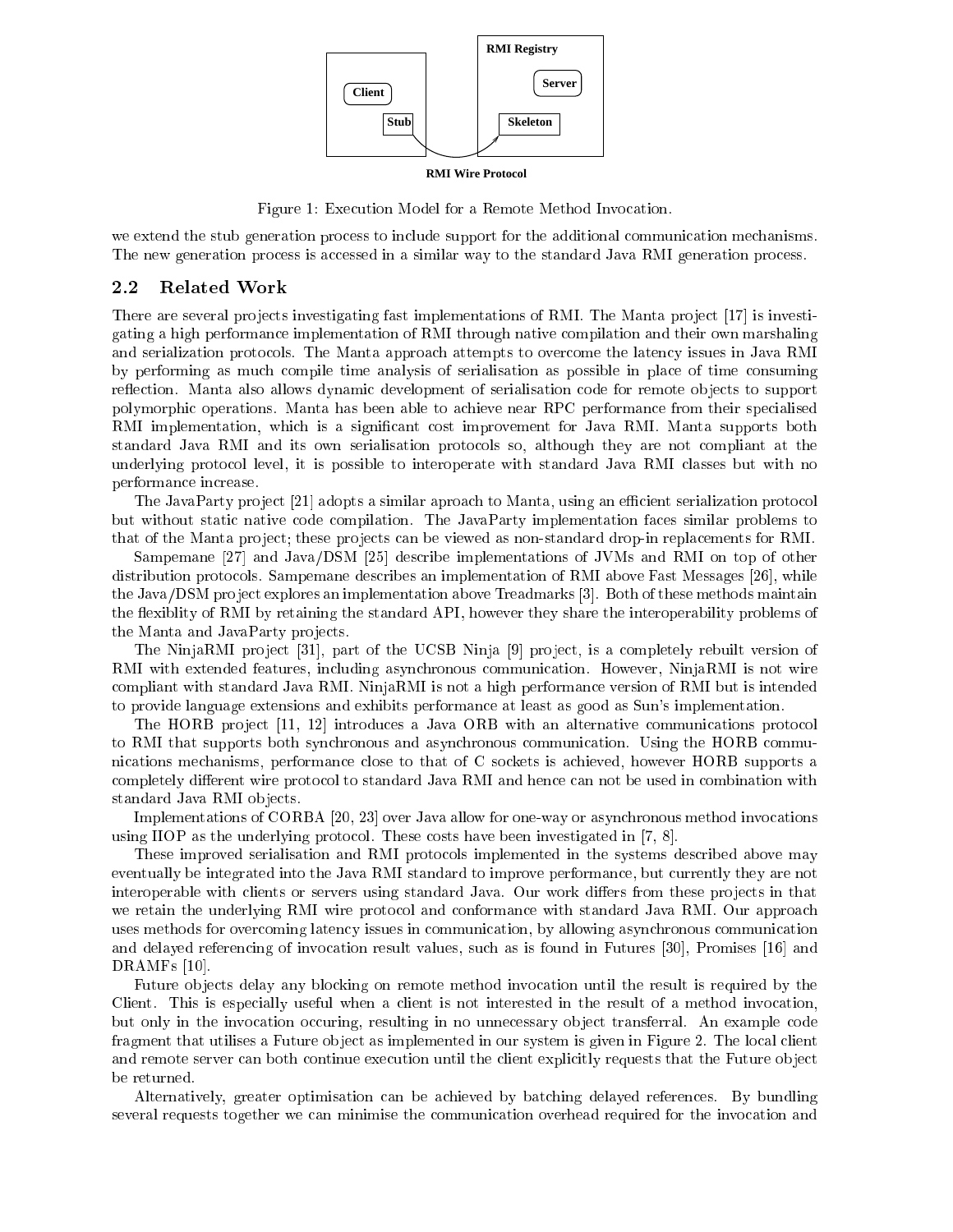```
public class Client {
          Server RMIFutureServer;
          ... Server is bound to Remote Server ...
          Future ResultValue = RMIFutureServer.Method1();
          ... Client continues with execution while Remote Server
             calculates Result value ...
          ResultValue.complete();
          ... Client blocks until Remote Server returns a value...
 }
```
Figure 2: Example code fragment utilising Future objects. The client can continue code execution until it explicitly blocks on the Future reference.

result retrieval. This is known as Batched Futures [2]. The dependencies required to utilise systems such as Futures and Batched Futures have been studied in [4]. We are exploring implementations of these further optimisations using the same techniques.

# 3 Implementation of Asynchronous RMI

We have extended the standard Java RMI implementation by extending the stub generation process to include additional communications protocols. To indicate which methods are to use asynchronous communication and Future ob jects we annotate a pseudo Java interface with the keywords asynch and future. This pseudo Java interface is then compiled with a preprocessor to convert pseudo Java to real Java code, producing an equivalent Java interface, stub and skeleton code and an outline of the server implementation, including method signatures. Through this process, the server implementor can define on a per-method basis which methods are to synchronous or asynchronous, and which result ob jects will be Future objects. An example of an interface written in this Java pseudo code is shown in Figure 3.

This process can be extended to support additional keywords to define properties about a server implementation. We are exploring this technique to indicate such as properties as mobility, fault tolerance rules and cloning requirements with the control code for these properties maintained in proxy code such as Java RMI stubs.

```
package ServerTests;
import Protocols.*;
public interface Test extends java.rmi.Remote {
      public void Synch1(String input) throws java.rmi.RemoteException;
      public String Synch2() throws java.rmi.RemoteException;
      asynch public void Asynch1(String input) throws java.rmi.RemoteException;
      asynch public future String Future1() throws java.rmi.RemoteException;
}
```
Figure 3: Example of interface definition using Java pseudo code with asynchronous extensions.

Client communication is performed by dynamic downloading of an appropriate stub from the server site. By replacing the vanilla stub with a stub that can understand protocol extensions the server defines how it wants to be communicated with with no additional processing or code required by the client.

#### 3.1 System Architecture

Implementation of the asynchronous and Future object extensions is performed by embedding monitoring threads in the stub code. Java's support for multithreading [22] enables us to monitor the remote method invocation concurrently with client execution. A standard Java RMI stub performs the tasks of maintaining a socket connection with the remote server; marshaling or serialising the parameters for the invoked method; and performing (and blocking on) the remote invocation. Figure 4 shows a sample stub method invocation for a standard Java RMI synchronous method. By embedding the actual invocation code into a separate thread that will complete when the remote method completes and returns,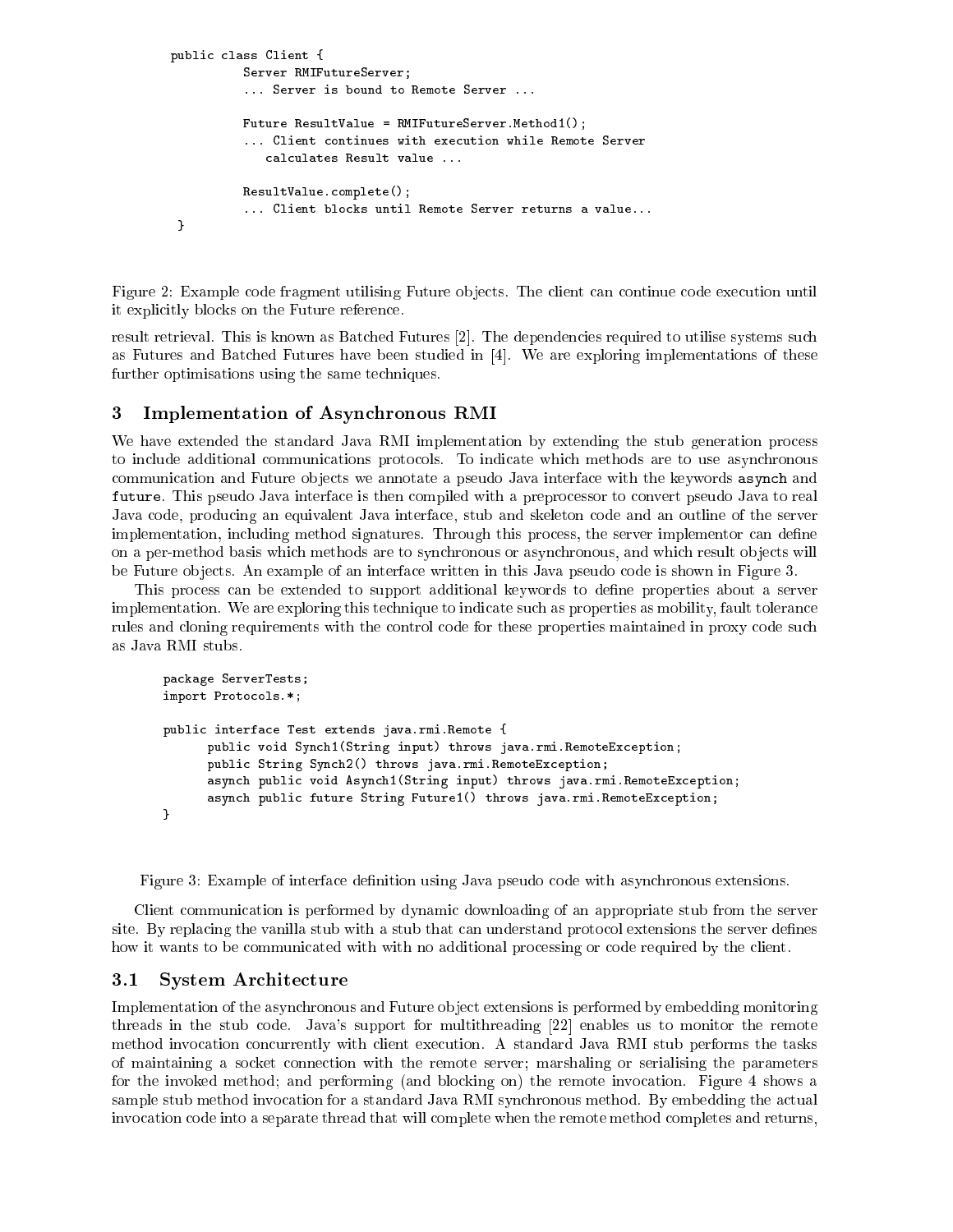we can achieve an asynchronous invocation. The invocation thread will sleep until the remote method completes. Figure 5 shows a sample stub method for an extended asynchronous method. The invocation code required has been moved to a custom thread class, Protocols.InvokeThread.

```
public void Synch1 (String $_Param1) throws java.rmi.RemoteException {
    int opnum = 0 ;
    java.rmi.server.RemoteRef sub = ref;
    java.rmi.server.RemoteCall call = sub.newCall(
                                   (java.rmi.server.RemoteObject)this,
                                   operations, opnum, interfaceHash);
   try {
        java.io.ObjectOutput out = call.getOutputStream();
        out.writeObject($_Param1);
    } catch (java.io.IOException ex) {
        throw new java.rmi.MarshalException("Error marshaling arguments", ex);
    };
   try {
        sub.invoke(call);
    } catch (java.rmi.RemoteException ex) {
       throw ex;
    } catch (java.lang.Exception ex) {
        throw new java.rmi.UnexpectedException("Unexpected exception", ex);
    \ddagger:
    };
    sub.done(call);
   return;
}
```
Figure 4: Sample stub method for a synchronous standard Java RMI method invocation, performing all marshaling and invocation in method.

```
public void Asynch1 (String $_Param1) throws java.rmi.RemoteException {
    int opnum = 2 ;
    java.rmi.server.RemoteRef sub = ref;
    java.rmi.server.RemoteCall call = sub.newCall(
                                    (java.rmi.server.RemoteObject)this,
                                    operations, opnum, interfaceHash);
   try {
        java.io.ObjectOutput out = call.getOutputStream();
        out.writeObject($_Param1);
    } catch (java.io.IOException ex) {
        throw new java.rmi.MarshalException("Error marshaling arguments", ex);
   };
   try {
       Protocols.InvokeThread invoke = new Protocols.InvokeThread(call,sub);
        invoke.start();
    } catch (java.lang.Exception ex) {
        throw new java.rmi.UnexpectedException("Unexpected exception", ex);
   };
   return;
}
```
Figure 5: Sample stub method for an extended RMI asynchronous method invocation, performing invocation in a seperate thread.

A Future ob ject is indicated by the keyword future in the pseudo Java interface. When compiled, the method signature will be changed to return a Protocol. Future object instead of the expected type. The stub code that is generated will perform any additional type checking to ensure that the correct return type is being returned. A Future object can be linked with the invocation thread, so that when the value of the Future object is requested (using a Complete() method), it will block until the invocation is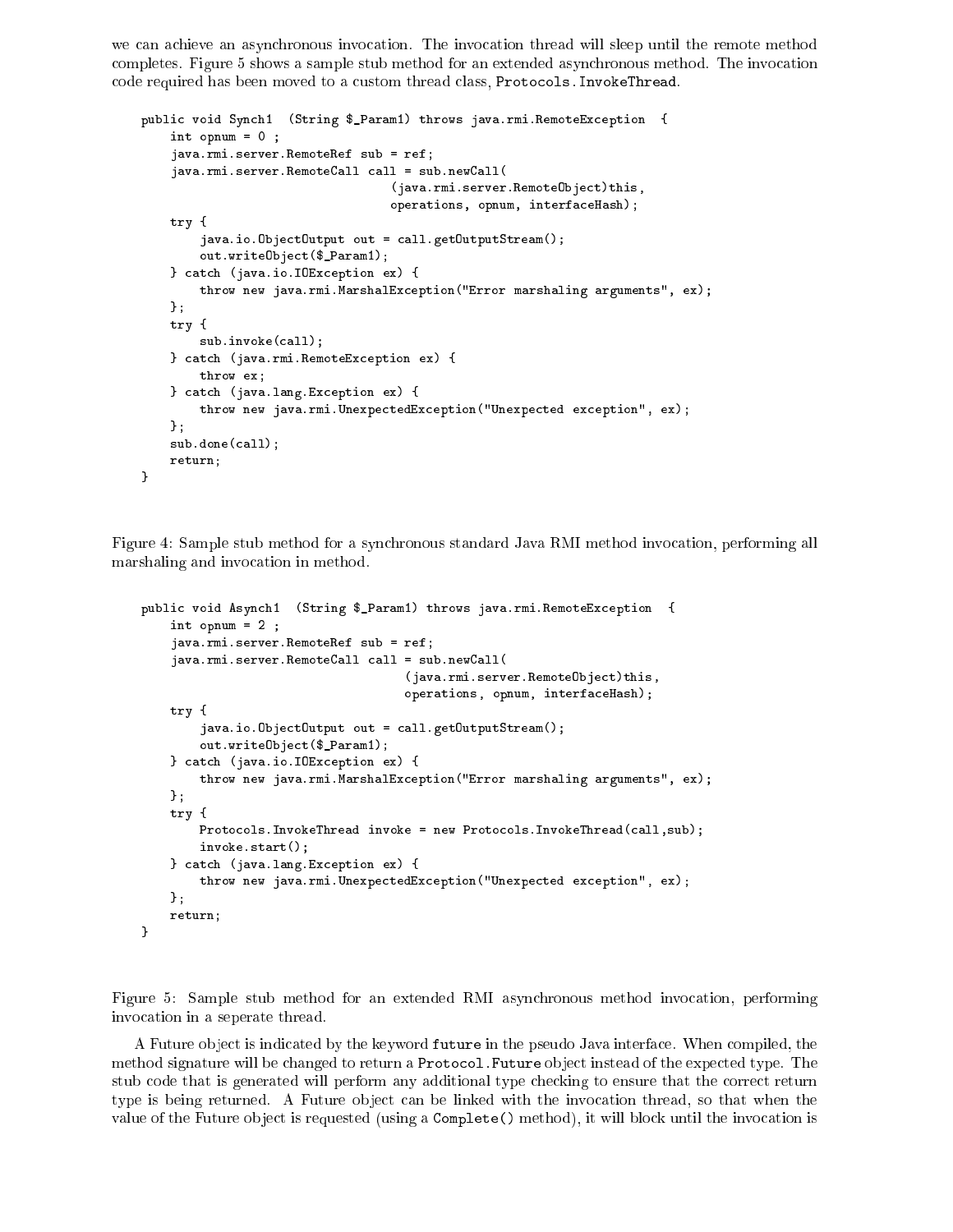complete. Figure 6 shows the sample stub method for an extended asynchronous method with a Future result object. Future objects can be extended to provide partial blocking or pinging techniques to allow the client to perform checks on remote invocation completion.

```
public Future Future1 ()throws java.rmi.RemoteException {
    int opnum = 3 ;
    java.rmi.server.RemoteRef sub = ref;
    java.rmi.server.RemoteCall call = sub.newCall(
                                        (java.rmi.server.RemoteObject)this,
                                        operations, opnum, interfaceHash);
   try {
       Protocols.InvokeThread invoke = new Protocols.InvokeThread(call,sub);
        invoke.start();
       Protocols.Future fut = new Protocols.Future(call,invoke,
                                                      ref,"java.lang.String");
       return fut;
    } catch (java.lang.Exception ex) {
        throw new java.rmi.UnexpectedException("Unexpected exception", ex);
    };
}
```
Figure 6: Sample stub method for an extended RMI asynchronous method invocation with a Future result value.

As the stubs are downloaded by the client, no additional code has to be stored at the client site to use the extended protocols. Multiple stubs can be supported by the server implementation to provide different communication semantics for different clients. The generation process for the extended stubs is shown in Figure 7. It can be reapplied during the development process of the server to keep the appropriate stubs up to date.



Figure 7: Generation Process for Extended RMI Stubs.

#### **Evaluation** 4

By adding protocol extensions that allow the client to avoid blocking on a communications request, we increase the time that a client has to perform useful work. What is interesting is the overhead incurred by the additional work in creating an asynchronous method and possibly a Future object on the client side. Obviously, asynchronous communication is going to be of benefit whenever the cost of the remote method is greater than the overhead cost.

The test were performed on null RMI methods to explore the different costs of standard RMI synchronous methods and our extended asynchronous methods with Future ob jects. Tests were performed between two Digital AlphaStation 255/300 MHz machines connected by 10MB Ethernet running JDK1.1.6-2 and JDK1.2B4; between two Sun Ultra2s (with 168 MHz UltraSPARC processors) connected by 10MB Ethernet running JDK1.1.6; and between a Sun E250 (with two 300MHz UltraSPARC processors) and a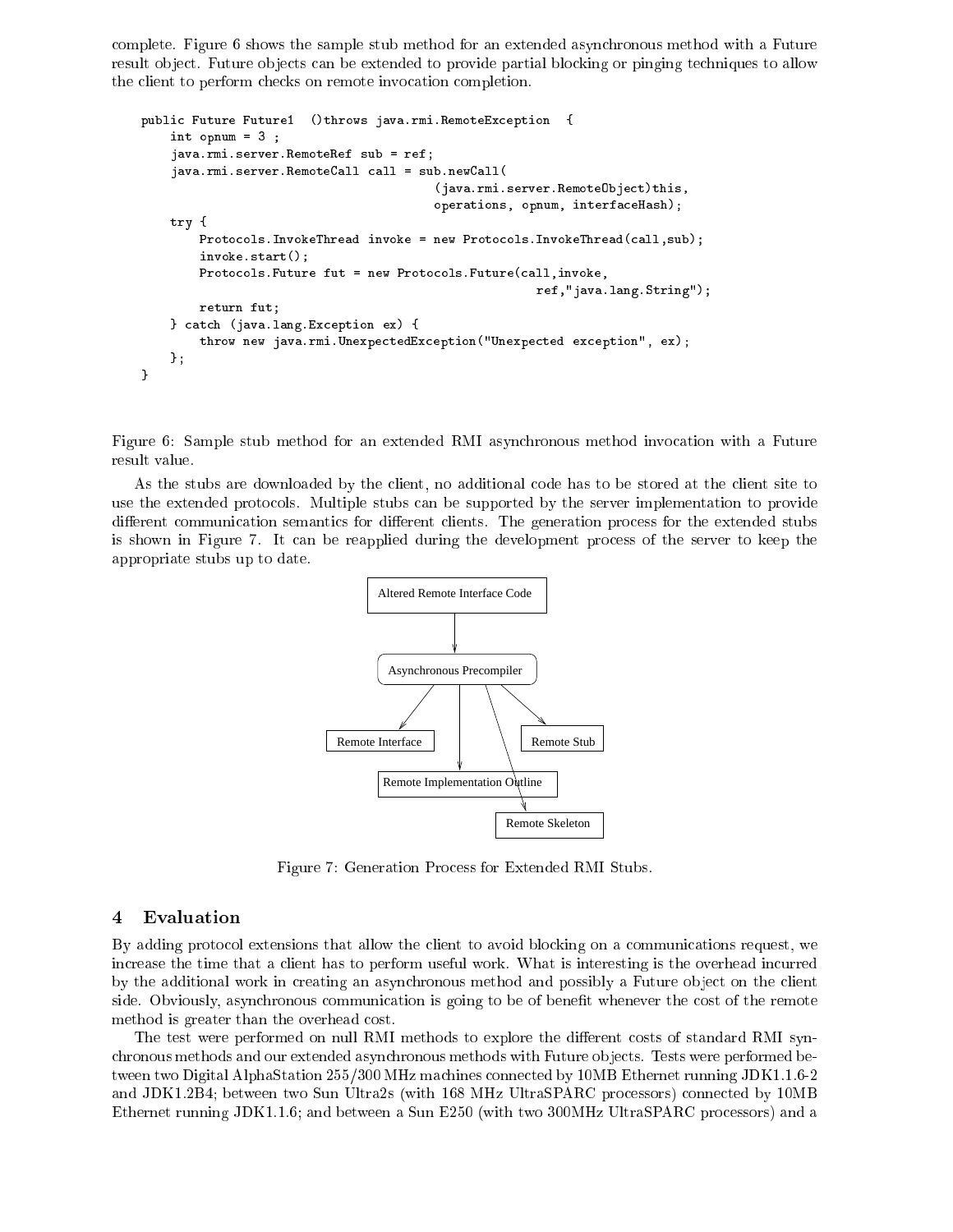|                          | Synch.  | Synch. w Result | Asynch. |
|--------------------------|---------|-----------------|---------|
| Alpha JDK1.1.6-2         | 5.52    | 4.83            | 1.86    |
| Alpha JDK1.2B4           | 7.65    | 6.98            | 4.22    |
| $SparCltra2$ JDK1.1.6    | $2.2\,$ | 2.16            | 1.32    |
| SparseE250/E450 JDK1.2.1 | 2.84    | 2.52            | 0.84    |

Table 1: Execution Results (in milliseconds) for synchronous and asynchronous RMI measured over different platforms and different JDKs. This table shows costs for executing a void synchronous method, a synchronous method with a simple return value and a void asynchronous method.

|                         | Asynch, Future | Asynch, Future | Synch |
|-------------------------|----------------|----------------|-------|
|                         | No Block       | Block          |       |
| Alpha JDK $1.16-2$      | 7.38           | 28.78          | 15.92 |
| Alpha JDK1.2B4          | 20.98          | 46.1           | 42.08 |
| SparcUltra2 JDK1.1.6    | 5.04           | 7.08           | 7.44  |
| SparcE250/E450 JDK1.2.1 | 3.64           | 5.28           | 7.04  |

Table 2: Total execution cost (in milliseconds) to obtain a result for a Future ob ject after an asynchronous method invocation. Show is the time for a Future object access after remote method invocation has completed (no blocking), the time for a Future ob ject access immediately after it was returned (blocking) and the equivalent cost for a synchronous standard Java RMI method returning the same Future ob ject.

Sun E450 (with four 300MHz UltraSPARC processors) running JDK 1.2.1. Performance results in most cases were carried out in groups of 100 and averaged to produce the estimated cost. The costs for class loading shown in Table 4 were performed singly, as additional testing in the one JVM would produce a skewed result due to accessing cached copies of the class. Measurements were performed using the System.currentTimeMillis() method of Java.

Table 1 displays the execution costs of synchronous RMI calls and an extended asynchronous void RMI call. In these tests we used null RMI calls in order to explore the pure latency and blocking costs. Serialisation costs for remote methods are also a large cost component and have been discussed in [17, 21]. In Table 1 we can see results for three test series: a void synchronous method; a synchronous method with result; and a void asynchronous method. We can see that the additional costs for thread creation etc in the asynchronous method are greatly reduced in more advanced JDKs, i.e. JDK 1.2 for the Sparc platform.

Table 2 shows the execution costs for an asynchronous method with a return Future Object. The time shown in Table 2 is the total time to retrieve the value from the future ob ject after an asynchronous method with the two options of waiting until the remote method has completed before access (no blocking) and immediate access (blocking). As expected, when Future ob jects are accessed immediately, the cost is much greater as the Client will block until remote method completion. The cost decreases in the more advanced JDKs due to optimised thread switching mechanisms and serialisation. Also shown in Table 2 is the cost for a synchronous standard RMI method with an equivalent return object. In all cases, even for a simple 'ping' equivalent method that just returns an object, the asynchronous cost plus delayed Future cost is less than that of a synchronous standard RMI method. In some cases, even the cost with blocking is smaller due to thread overlaying.

We can imagine that the additional costs for the asynchronous methods are incurred by the costs of creating additional threads of control. To explore this further we can analyse the costs on different platforms and using different JDKs for simple thread creation. We can see in Table 3 the costs for creating threads on the platforms used for the RMI tests. Threads were created for the java.lang.Thread class and for the custom thread class used in the asynchronous invocation, Protocols.InvokeThread. As can be seen, the thread creation cost for the base java.lang.Thread class and also the custom thread classes are very similar and not a ma jor contribution to the additional cost for the asynchronous method

As we are introducing additional threads into the computation (one per asynchronous method invocation) we must explore the scalability costs for thread management in the JVM. There are three factors to be considered when analysing thread management: thread creation costs, thread running costs (whether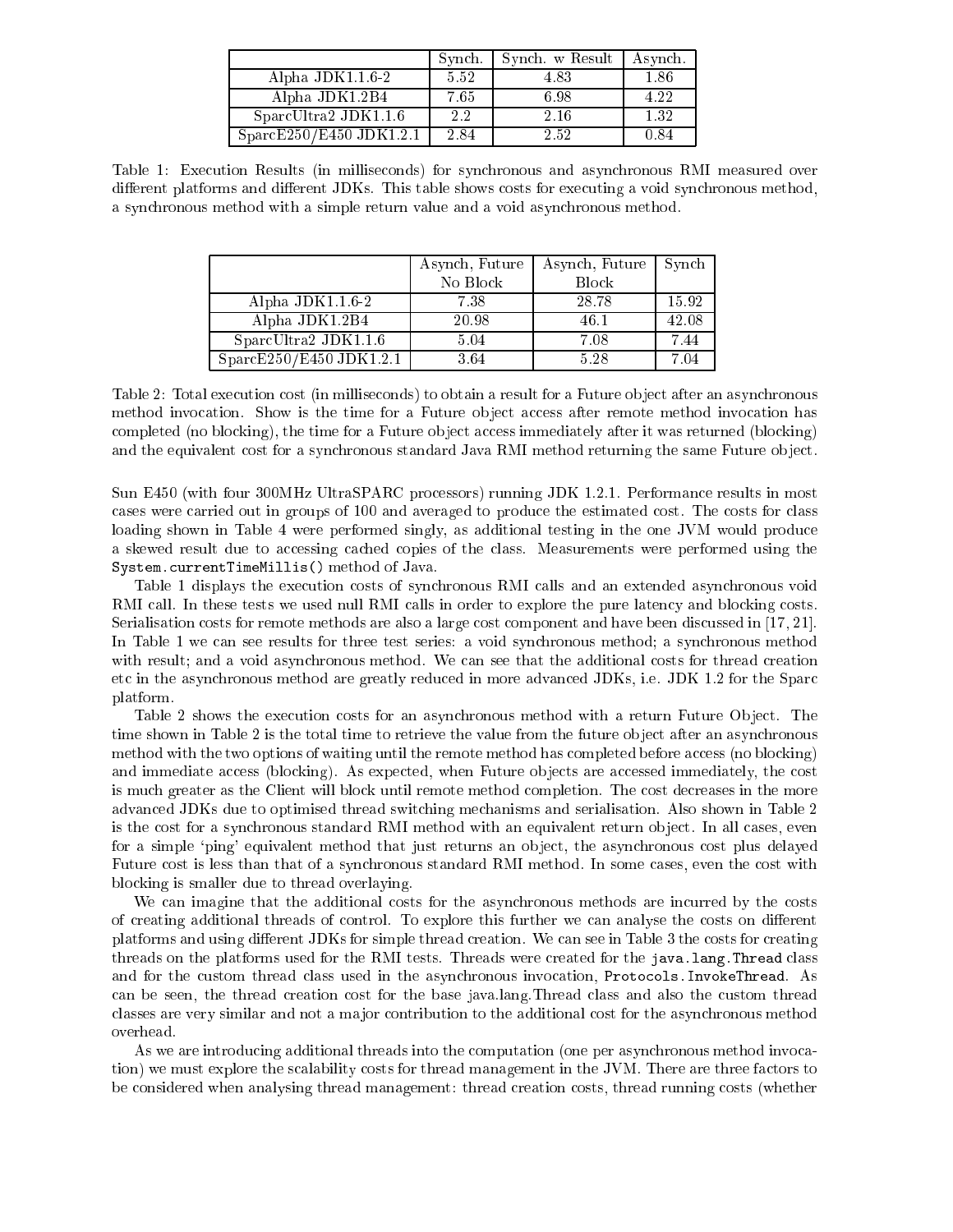

Figure 8: Cost of creating multiple threads on JDK1.1.6 and JDK1.2B4 (Alpha) and JDK1.1.6 and JDK1.2.1(Sparc).



Figure 9: Completion cost of overlapping threads on JDK1.1.6 and JDK1.2B4 (Alpha) and JDK1.1.6 and JDK1.2.1(Sparc). Shown is the time (milliseconds) of completion for a number of threads running in the one JVM.

overlapping indeed even occurs); and thread switching costs. Figures 8, 9 and 10 show scalability results for these three factors for the different platforms and JDKs previously mentioned.

Figure 8 shows the cost of creating multiple threads with overhead increasing as more threads are required. Performance in recent JDKs scales very well. Figures 9 and 10 show an overhead increase as more threads are required, with improved scalability in later JDKs and on the Sparc platform. The cost of thread management is discussed in more detail in [14].

Another additional cost which must be considered is that of class loading. Specialised threads must be loaded by the client to perform the asynchronous invocation and the Future referencing. Table 4 shows that this is the area in which we find the most expense and also the most variation across platform. Interestingly, the more recent Sparc JDKs require more class loading time for custom classes, we can assume this is due to a more extensive verification process [19]. The additional costs of class loading will only be incurred the first time that a class is downloaded i.e. upon the first asynchronous method call per client. Any additional communications of this type will be able to access a cached class. Class loading costs for different JDKs is discussed in more detail in [19].

There is an obvious tradeoff between the benefit gained in using asynchronous RMI and the duration of the server method. The additional time taken by thread startup has to be exceeded by the remote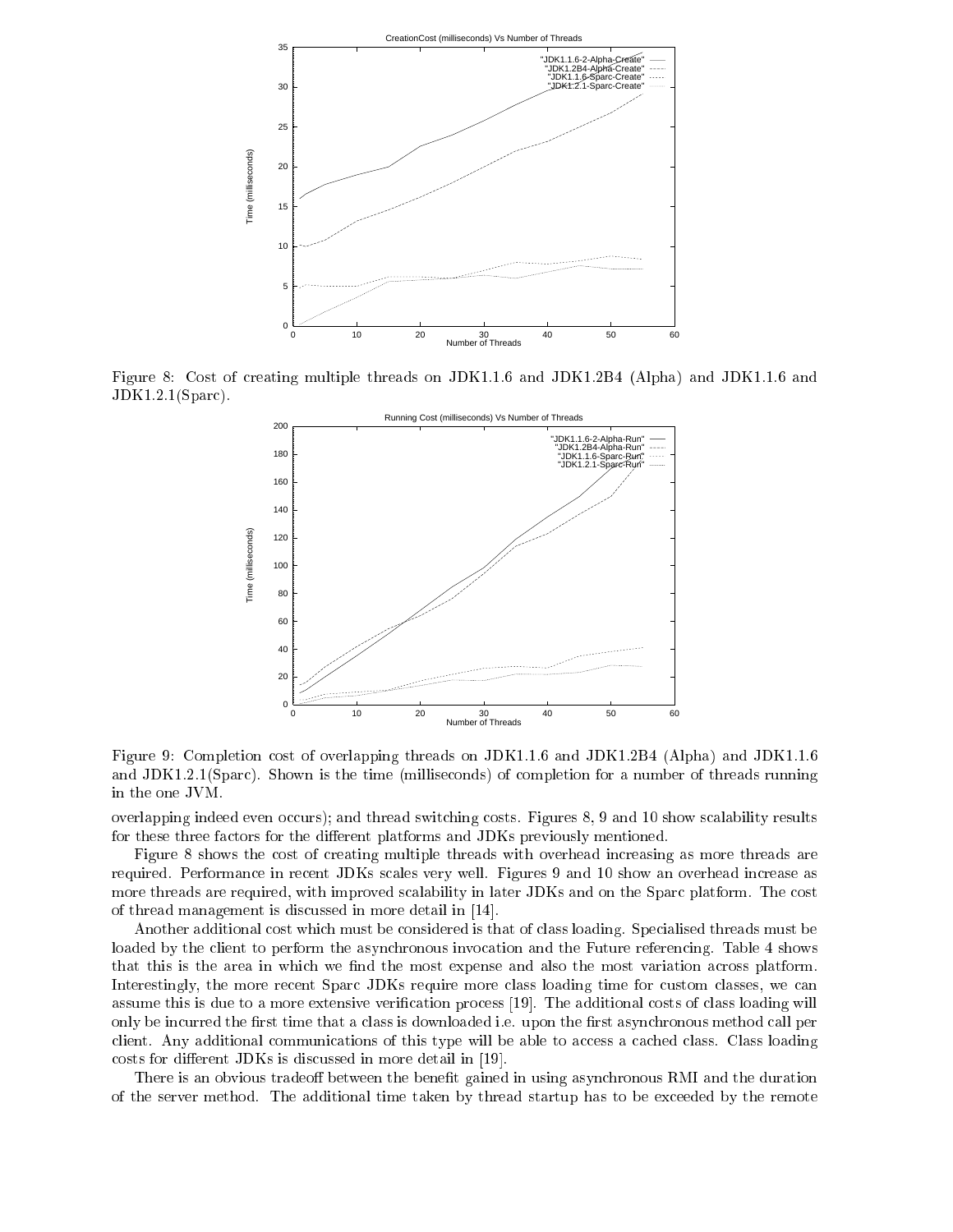

Figure 10: Cost of switching threads on JDK1.1.6 and JDK1.2B4 (Alpha) and JDK1.1.6 and JDK1.2.1 (Sparc). Shown is the time taken to perform a given number of thread switches. Each individual thread relinquished control immediately after access, so that the executing thread was switched immediately back to the main thread.

|                       | java lang Thread | Thread Sub Class | Thread Sub class |
|-----------------------|------------------|------------------|------------------|
|                       |                  |                  | with Constructor |
| AlphaJDK $1.1.6-2$    | 0.4854           | 0.589            | 1.0598           |
| AlphaJDK 1.2B4        | 0.467            | 0.5176           | 0.7473           |
| SparcUltra2JDK 1.1.6  | 0.0677           | 0.1096           | 0.3422           |
| SparCltra250JDK 1.2.1 | 0.0471           | 0.0441           | 0.0769           |

Table 3: Thread creation costs (in milliseconds) measured over different platforms and different JDKs. These tests were carried for the base java.lang.Thread class and two custom thread classes, the second of which contained a custom constructor with parameters.

|                       | java lang Thread load | Asynchronous Thread class load |
|-----------------------|-----------------------|--------------------------------|
| AlphaJD $K1.1.6-2$    | 0.26                  | 14.56                          |
| AlphaJD $K1.2B4$      | 0.57                  | 64.38                          |
| SparCltra2JDK1.1.6    | 0.03                  | 2.93                           |
| SparcUltra250JDK1.2.1 | በ 16                  | 893                            |

Table 4: Class loading costs (in milliseconds) for different platforms and JDKs. Shown are loading costs for the base java.lang.Thread class and the custom thread class used in the asynchronous communication mechanism.

method duration as well as any future blocking time incurred. This will of course be different depending on the client platform.

# 5 Conclusion

Several high performance or extended versions of Java's Remote Method Invocation mechanism exist, however they do not retain compliance with the standard underlying wire or serialisation protocols and are therefore not interoperable with clients or servers using standard JVMs. We propose a mechanism which extends Java RMI to support asynchronous communication and delayed referencing of returned objects (Futures). This mechanism involves embedding monitoring threads into the stub code with additional extensions to support Future objects. These extended stubs are produced using an alternative generation process to RMIC and are interoperable with standard Java RMI objects.

Servers define which methods will be invoked in a synchronous and asynchronous manner and which will use Future objects by defining a pseudo Java interface with additional async and future keywords.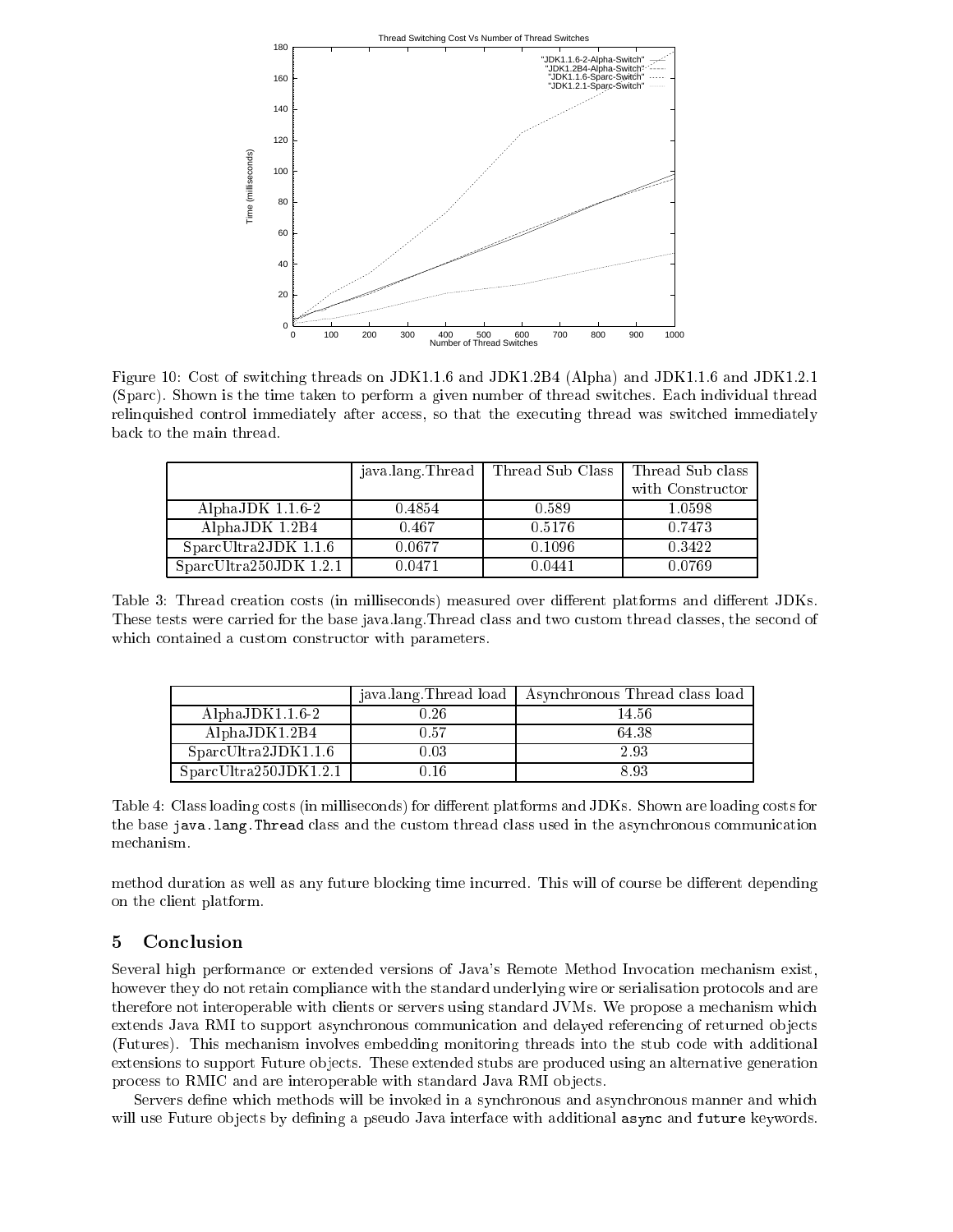Clients are essentially unaware of the communication mechanism used. They are aware, however, of the use of Future objects as explicit referencing is required. This work can be extended by increasing the number of protocols that are supported and further optimising the implementations of these protocols.

The extended stub mechanism we have described in this paper produces a dramatic performance increase by removing unnecessary delays caused by blocking on synchronous RMI invocations. As thread management and object creation costs decrease due to improvements in compilers and JVMs, the overhead of creating and switching between the monitoring threads and the client thread is decreasing to produce even better performance.

# 6 Acknowledgments

This work was carried out under the Distributed High Performance Computing Infrastructure Project (DHPC-I) of the On-Line Data Archives Program (OLDA) of the Advanced Computational Systems (ACSys) Cooperative Research Centre (CRC) and funded by the Research Data Networks (RDN) CRC. ACSys and RDN are funded by the Australian Commonwealth Government CRC Program.

Thanks to K.A. Hawick for useful discussion on the work presented here.

### References

- [1] Andrew D. Birrell and Bruce Jay Nelson. Implementing Remote Procedure Calls. ACM Trans. Computer Systems,  $2(1):39-59$ , February 1984.
- [2] P. Bogle and B. Liskov. Reducing Cross Domain Call Overhead Using Batched Futures. In Proc. OOPSLA'94, ACM SIGPLAN Notices, volume 29, October 1994.
- [3] D. Culler, A. Dusseau, S. Goldstein, A. Krishnamurthy, S. Lumetta, T. von Eicken, and K. Yelick. Parallel Programming in Split-C. Supercomputing, 1993.
- [4] Henry Detmold and Michael J. Oudshoorn. Communication Constructs for High Performance Distributed Computing. In Proceedings of the 19th Australasian Computer Science Conference, Melbourne, Australia, January 31-February 2 1996.
- [5] D. Flanagan. *Java in a Nutshell*. O'Reilly & Associates, Inc., 1996. ISBN 1-56592-183-6.
- [6] Java Grande Forum. Available at http://www.javagrande.org/.
- [7] A. Gokhale and D. Schmidt. Evaluating CORBA Latency and Scalability Over High-Speed ATM Networks. In Proc. 17th International Conference on Distributed Computing Systems, 1997.
- [8] Aniruddha Gokhale and Douglas C. Schmidt. Principles for Optimising CORBA Internet Inter-ORB Protocol. In Proc. HICSS Conference, January 1998.
- [9] Ian Goldberg, Steven D. Gribble, David Wagner, and Eric A. Brewer. The Ninja Jukebox. In Proc. 2nd USENIX Symposium on Internet Technologies and Systems, October 1999. To appear.
- [10] K.A. Hawick, H.A. James, and J.A. Mathew. Remote Data Access in Distributed Object-Oriented Middleware. Journal of Parallel and Distributed Computing Practices, Special Issue on Distributed Object Oriented Systems, 1999. To appear.
- [11] S. Hirano. HORB: Distributed Execution of Java Programs. In Worldwide Computing And Its Applications, Lecture Notes in Computer Science, volume 1274, 1997.
- [12] S. Hirano, Y. Yasu, and H. Igarashi. Performance Evaluation of Popular Distributed Ob ject Technologies for Java. In Proc. ACM 1998 Workshop on Java for High-performance network computing, February 1998.
- [13] Matthew Izatt, Patrick Chan, and Tim Brecht. Ajents: Towards an Environment for Parallel, Distributed and Mobile Java Appilcations. In Proc. ACM Symposium on Principles and Practice of Parallel Programming, 1999.
- [14] J.A.Mathew, P.D.Coddington, and K.A.Hawick. Analysis and Development of Java Grande Benchmarks. In Proc. of the ACM 1999 Java Grande Conference, June 1999.
- [15] A. Krall and R. Grafl. CACAO A 64 bit JavaVM Just-in-Time Compiler. Concurrency: Practice and Experience, November 1997. Available from http://www.complang.tuwien.ac.at/andi/.